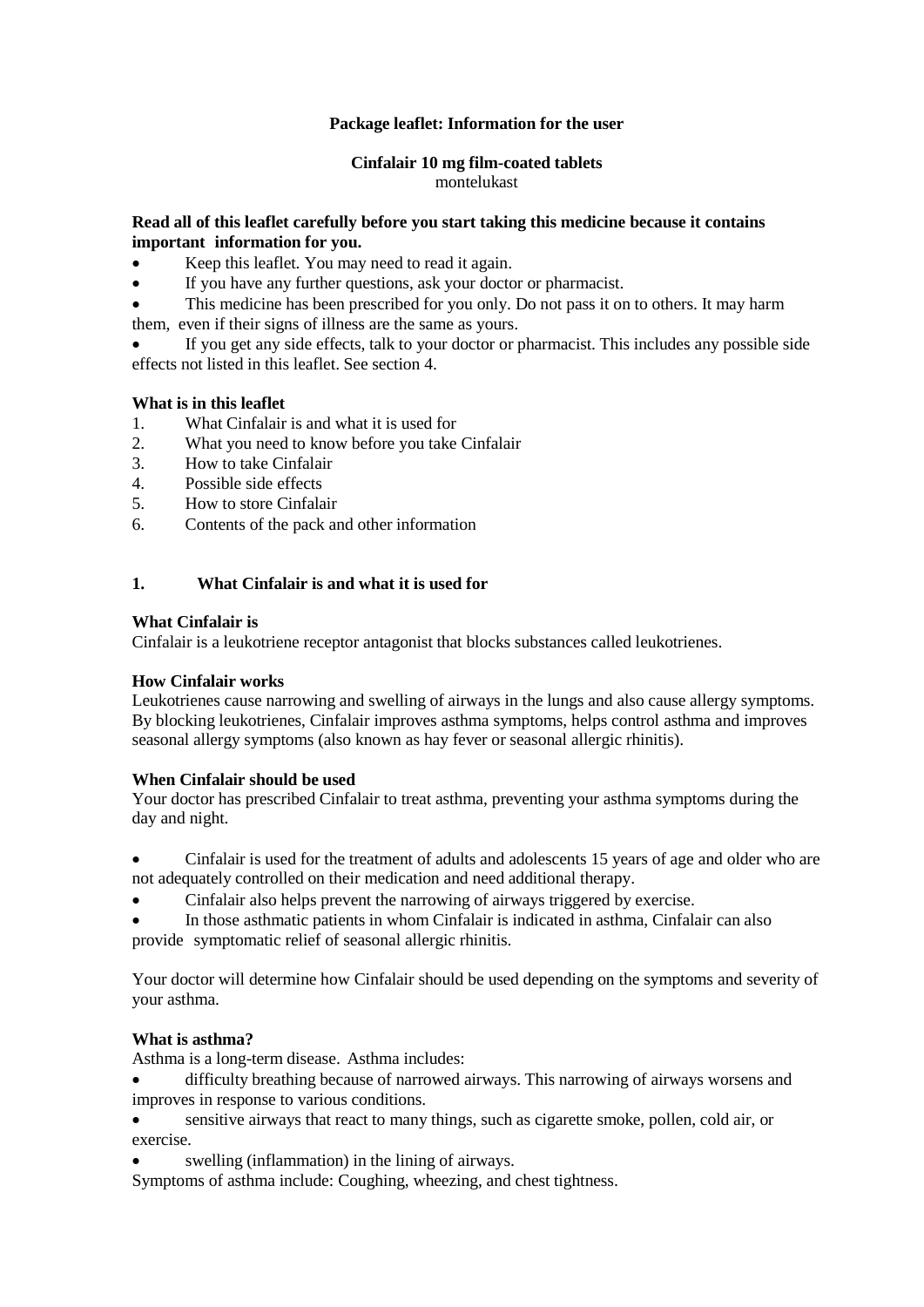## **What are seasonal allergies?**

Seasonal allergies (also known as hay fever or seasonal allergic rhinitis) are an allergic response often caused by airborne pollens from trees, grasses and weeds. The symptoms of seasonal allergies typically may include: stuffy, runny, itchy nose; sneezing; watery, swollen, red, itchy eyes.

## **2. What you need to know before you take Cinfalair**

Tell your doctor about any medical problems or allergies you have now or have had.

### **Do not take Cinfalair**

 if you are allergic to montelukast or any of the other ingredients of this medicine (listed in section 6).

### **Warnings and precautions**

Talk to your doctor or pharmacist before taking Cinfalair.

- If your asthma or breathing gets worse, tell your doctor immediately.
- Oral Cinfalair is not meant to treat acute asthma attacks. If an attack occurs, follow the instructions your doctor has given you. Always have your inhaled rescue medicine for asthma attacks with you.
- It is important that you or your child take all asthma medications prescribed by your doctor. Cinfalair should not be substituted for other asthma medications your doctor has prescribed for you.
- Any patient on anti-asthma medicines should be aware that if you develop a combination of symptoms such as a flu-like illness, pins and needles or numbness of arms or legs, worsening of pulmonary symptoms, and/or rash, you should consult your doctor.

 You should not take acetyl-salicylic acid (aspirin) or anti-inflammatory medicines (also known as non-steroidal anti-inflammatory drugs or NSAIDs) if they make your asthma worse.

Patients should be aware that various neuropsychiatric events (for example behaviour and moodrelated changes) have been reported in adults, adolescents and children with Cinfalair (see section 4). If you develop such symptoms while taking Cinfalair, you should consult your doctor.

### **Children and adolescents**

Do not give this medicine to children less than 15 years of age.

There are different form(s) of this medicine available for paediatric patients under 18 years of age based on age range.

### **Other medicines and Cinfalair**

Tell your doctor or pharmacist if you are taking or have recently taken or might take any other medicines including those obtained without a prescription.

Some medicines may affect how Cinfalair works, or Cinfalair may affect how other medicines work.

Tell your doctor if you are taking the following medicines before starting Cinfalair:

- phenobarbital (used for treatment of epilepsy)
- phenytoin (used for treatment of epilepsy)
- rifampicin (used to treat tuberculosis and some other infections)
- gemfibrozil (used for treatment of high lipid levels in plasma)

### **Cinfalair with food and drink**

Cinfalair 10 mg film-coated tablet may be taken with or without food.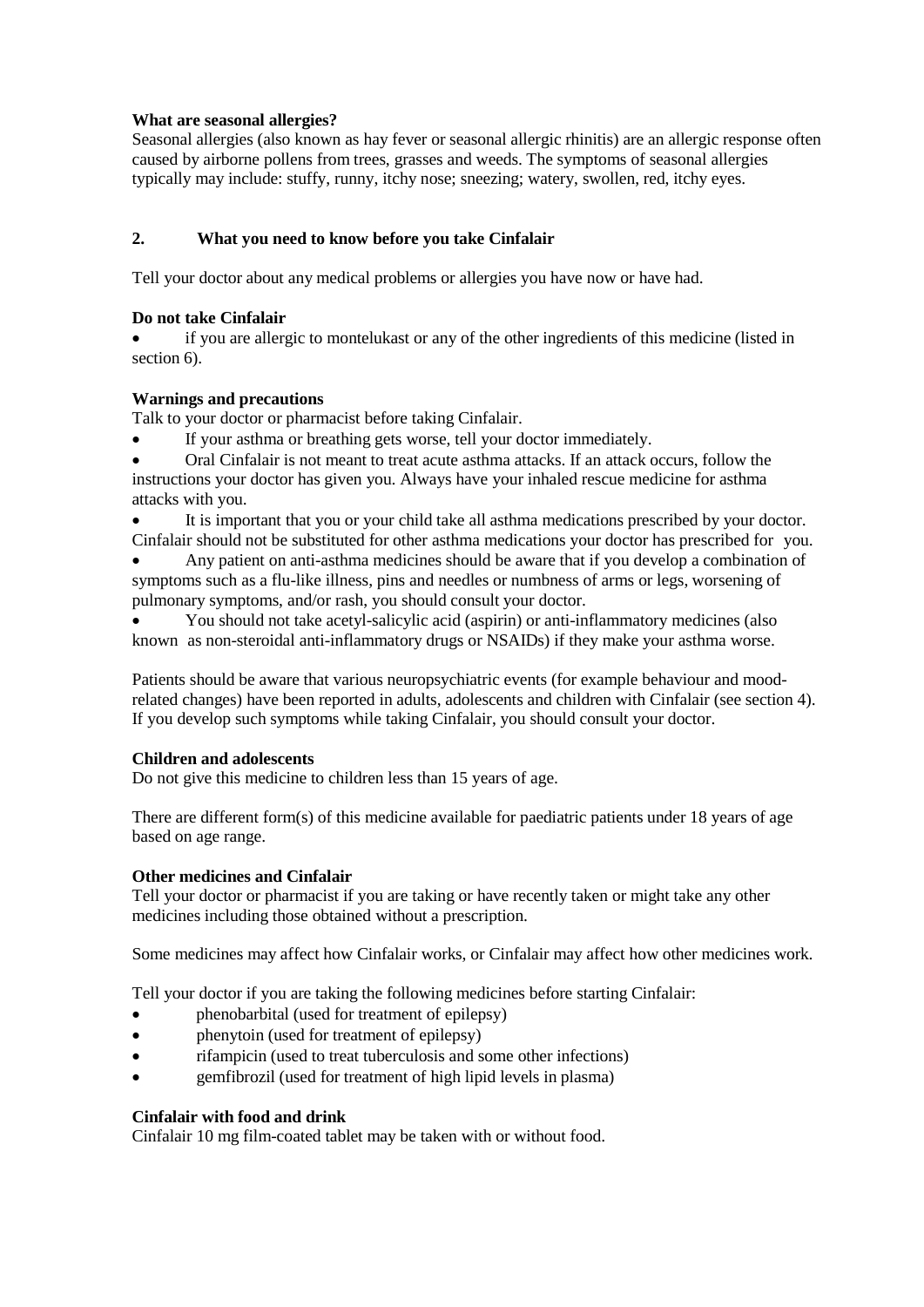### **Pregnancy and breast-feeding**

If you are pregnant or breast-feeding, think you may be pregnant or are planning to have a baby, ask your doctor or pharmacist for advice before taking Cinfalair.

### Pregnancy

Your doctor will assess whether you can take Cinfalair during this time.

#### Breast-feeding

It is not known if Cinfalair appears in breast milk. You should consult your doctor before taking Cinfalair if you are breast-feeding or intend to breast-feed.

### **Driving and using machines**

Cinfalair is not expected to affect your ability to drive a car or operate machinery. However, individual responses to medication may vary. Certain side effects (such as dizziness and drowsiness) that have been reported with Cinfalair may affect some patients' ability to drive or operate machinery.

### **Cinfalair 10 mg film-coated tablets contain lactose and sodium**

If you have been told by your doctor that you have an intolerance to some sugars, contact your doctor before taking this medicinal product.

This medicine contains less than 1 mmol (23 mg) per tablet, that is to say essentially 'sodium-free'.

## **3. How to take Cinfalair**

Always take this medicine exactly as your doctor or pharmacist has told you. Check with your doctor or pharmacist if you are not sure.

- You should take only one tablet of Cinfalair once a day as prescribed by your doctor.
- It should be taken even when you have no symptoms or have an acute asthma attack.

### **For adults and adolescents 15 years of age and older:**

The recommended dose is one 10 mg tablet to be taken daily in the evening.

If you are taking Cinfalair, be sure that you do not take any other products that contain the same active ingredient, montelukast.

This medicine is for oral use.

You can take Cinfalair 10 mg with or without food.

### **If you take more Cinfalair than you should**

Contact your doctor immediately for advice.

There were no side effects reported in the majority of overdose reports. The most frequently occurring symptoms reported with overdose in adults and children included abdominal pain, sleepiness, thirst, headache, vomiting, and hyperactivity.

### **If you forget to take Cinfalair**

Try to take Cinfalair as prescribed. However, if you miss a dose, just resume the usual schedule of one tablet once daily.

Do not take a double dose to make up for a forgotten dose.

### **If you stop taking Cinfalair**

Cinfalair can treat your asthma only if you continue to take it.

It is important to continue taking Cinfalair for as long as your doctor prescribes. It will help control your asthma.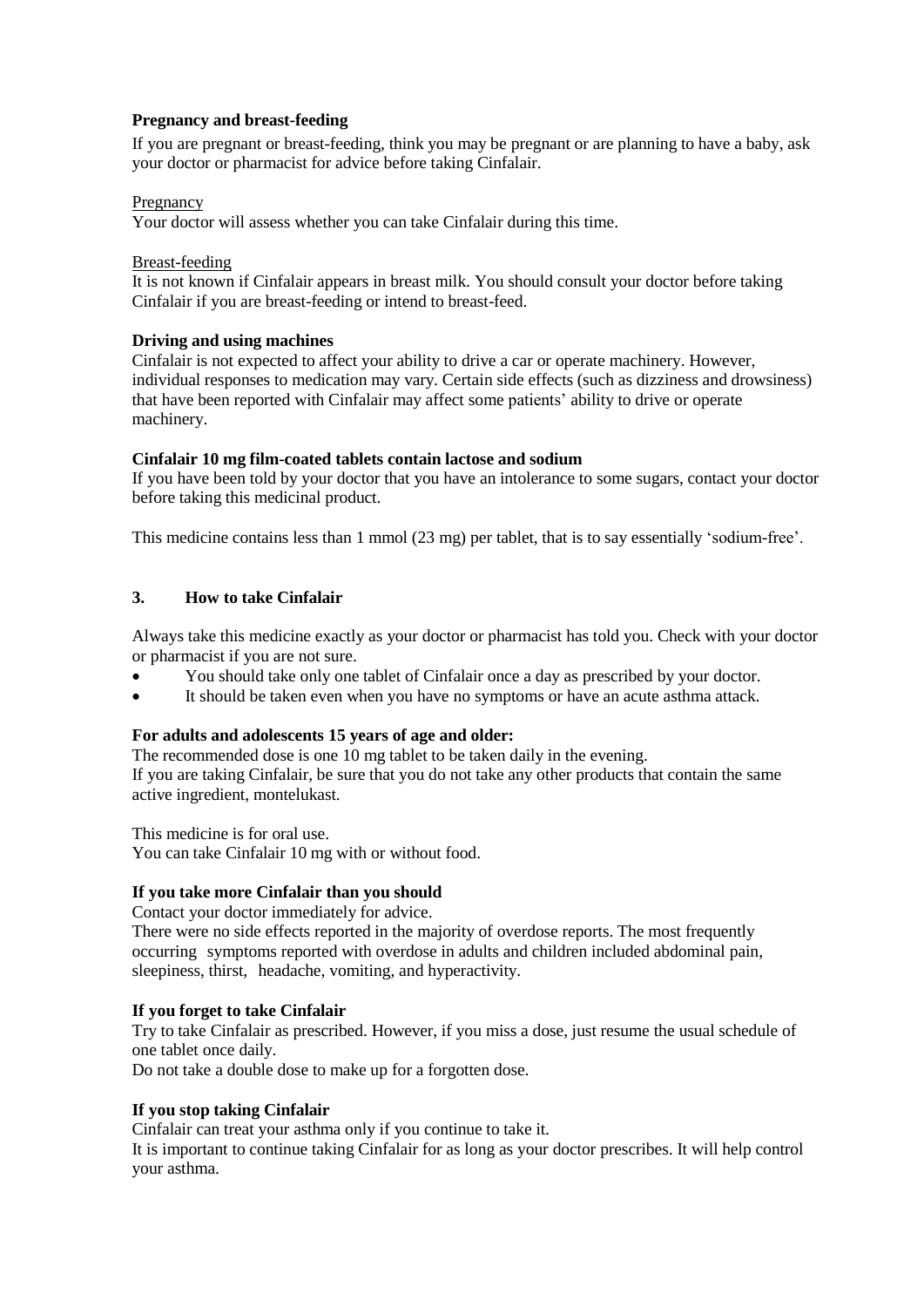If you have any further questions on the use of this medicine, ask your doctor or pharmacist.

# **4. Possible side effects**

Like all medicines, this medicine can cause side effects, although not everybody gets them.

In clinical studies with Cinfalair 10 mg film-coated tablets, the most commonly reported side effects (may affect up to 1 in 10 people) thought to be related to Cinfalair were:

- abdominal pain
- headache

These were usually mild and occurred at a greater frequency in patients treated with Cinfalair than placebo (a pill containing no medication).

## **Serious side effects**

**Talk with your doctor immediately** if you notice any of the following side effects, which may be serious, and for which you may need urgent medical treatment.

Uncommon: the following may affect up to 1 in 100 people

- allergic reactions including swelling of the face, lips, tongue, and/or throat which may cause difficulty in breathing or swallowing
- behaviour and mood related changes: agitation including aggressive behaviour or hostility, depression
- seizure

Rare: the following may affect up to 1 in 1,000 people

- increased bleeding tendency
- tremor
- palpitations

Very rare: the following may affect up to 1 in 10,000 people

- combination of symptoms such as flu-like illness, pins and needles or numbness of arms and legs, worsening of pulmonary symptoms and/or rash (Churg-Strauss syndrome) (see section 2)
- low blood platelet count
- behaviour and mood related changes: hallucinations, disorientation, suicidal thoughts and actions
- swelling (inflammation) of the lungs
- severe skin reactions (erythema multiforme) that may occur without warning
- inflammation of the liver (hepatitis)

## **Other side effects while the medicine has been on the market**

Very common: the following may affect more than 1 in 10 people

upper respiratory infection

Common: the following may affect up to 1 in 10 people

- diarrhoea, nausea, vomiting
- rash
- fever
- elevated liver enzymes

Uncommon: the following may affect up to 1 in 100 people

behaviour and mood related changes: dream abnormalities, including nightmares, trouble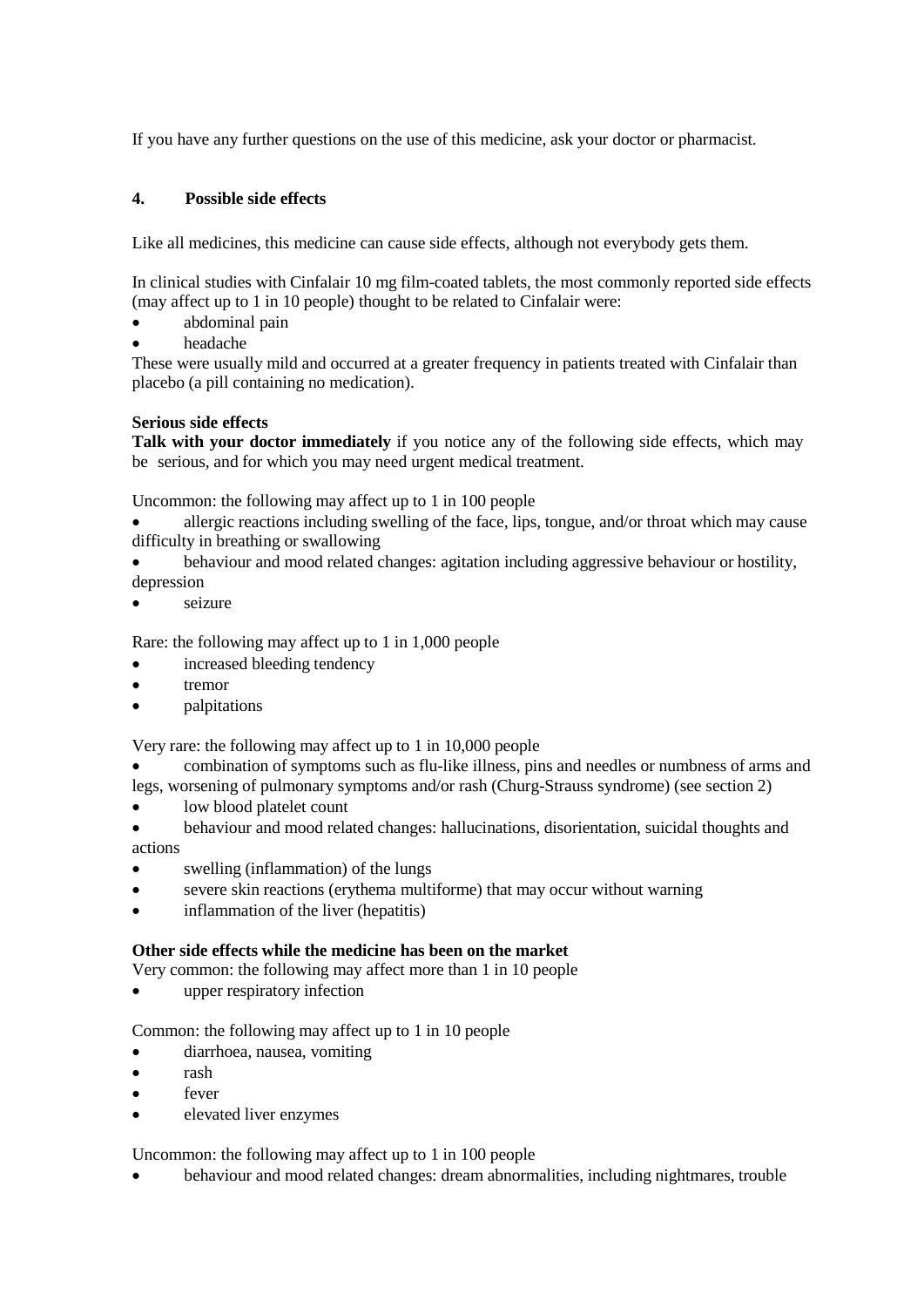sleeping, sleepwalking, irritability, feeling anxious, restlessness

- dizziness, drowsiness, pins and needles/numbness
- nosebleed
- dry mouth, indigestion
- bruising, itching, hives
- joint or muscle pain, muscle cramps
- bedwetting in children
- weakness/tiredness, feeling unwell, swelling

Rare: the following may affect up to 1 in 1,000 people

 behaviour and mood related changes: disturbance in attention, memory impairment, uncontrolled muscle movements

Very rare: the following may affect up to 1 in 10,000 people

- tender red lumps under the skin, most commonly on your shins (erythema nodosum)
- behaviour and mood related changes: obsessive-compulsive symptoms, stuttering

## **Reporting of side effects**

If you get any side effects talk to your doctor or pharmacist. This includes any possible side effects not listed in this leaflet. By reporting side effects, you can help provide more information on the safety of this medicine.

## **5. How to store Cinfalair**

Keep out of the reach and sight of children.

 Do not use this medicine after the date shown by the six numbers following EXP on the blister. The first two numbers indicate the month; the last four numbers indicate the year. This medicine expires at the end of the month shown.

- Do not store above 30ºC.
- Store in the original package in order to protect from light and moisture.

 Medicines should not be disposed of via wastewater or household waste. Ask your pharmacist how to dispose of medicines no longer required. These measures will help to protect the environment.

### **6. Contents of the pack and other information**

### **What Cinfalair contains**

The active substance is: montelukast. Each tablet contains montelukast sodium which corresponds to 10 mg of montelukast.

• The other ingredients are: Microcrystalline cellulose, Lactose monohydrate, Sodium starch glycolate, Low-substituted Hydroxypropyl-cellulose (E-463), Hydroxypropylcellulose and Magnesium stearate.

Film coating:

Hypromellose, Macrogol 6000, Titanium dioxide (E 171), Talc, Red and yellow iron oxide (E 172).

## **What Cinfalair looks like and contents of the pack**

Cinfalair 10 mg are cream-colored, round, biconvex and engraved with code "M" film-coated tablets.

**Cinfalair 10 mg** is supplied in packages containing 28 tablets (7's blister x 4).